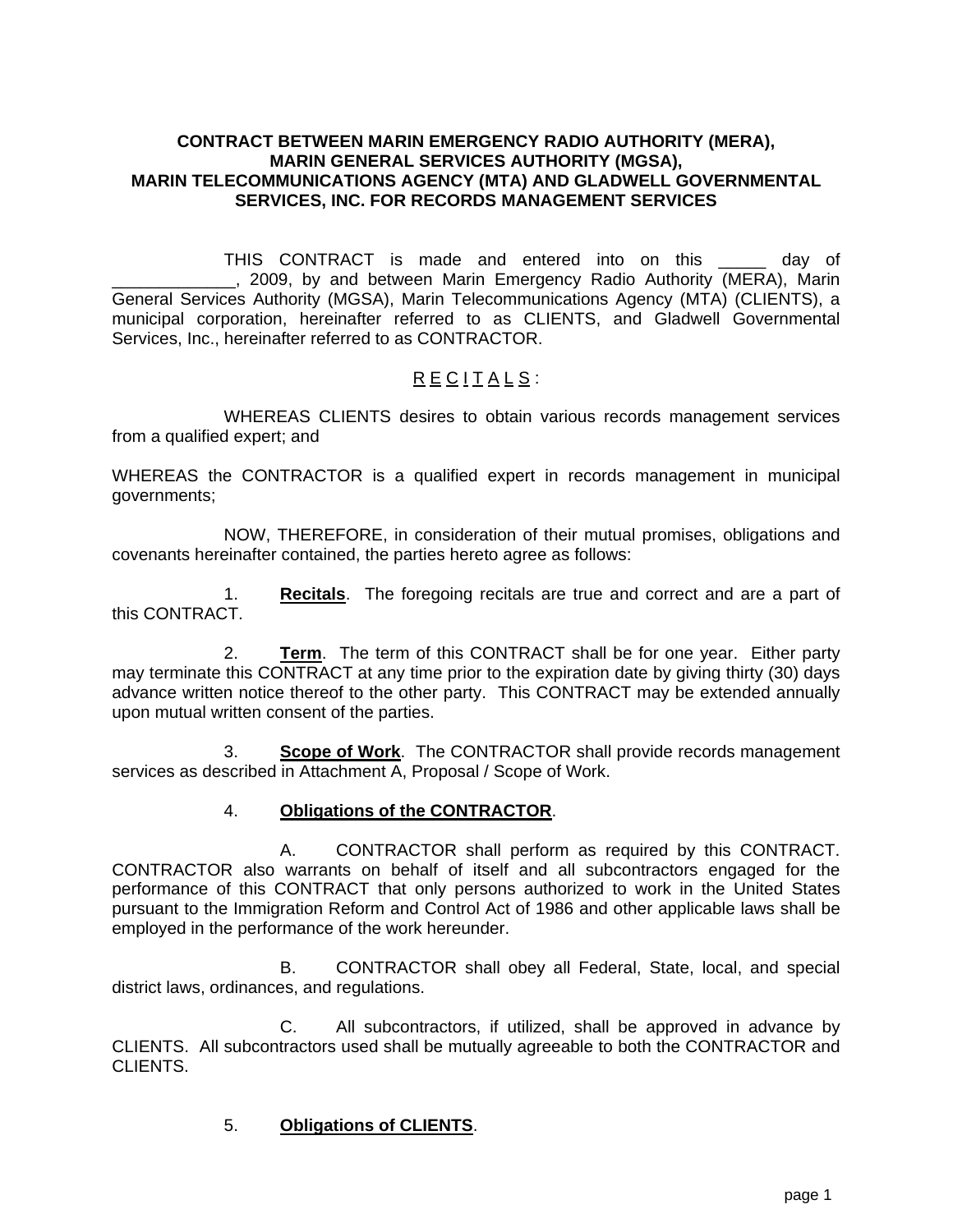A. CLIENTS shall be obligated to pay Contractor fees as outlined in Attachment A upon delivery of work and submission of invoices. Invoices shall be submitted to CLIENTS upon delivery of the CONTRACTOR's work as described in the (Proposal / Scope of Work).

B. CLIENTS shall be obligated to respect pre-existing intellectual property of CONTRACTOR, and not publish or distribute CONTRACTOR'S work without first receiving a valid public records act request.

6. **Audit**. CLIENTS shall have the option of inspecting and/or auditing all records and other written materials used by CONTRACTOR in preparing its statements to CLIENTS as a condition precedent to any payment to CONTRACTOR.

7. **Records**. CONTRACTOR shall maintain adequate records to permit inspection audit of CONTRACTOR's charges under this Agreement. CONTRACTOR shall provide CLIENTS access to such records for approval, funding, or auditing the project, during normal business hours upon reasonable notice, the reasonable cost of which shall be borne by CLIENTS. Nothing herein shall convert such records into public records and they will be available only to CLIENTS for approval, funding, or audit functions. Such records shall be maintained by CONTRACTOR for three (3) years following completion of the work under this Agreement.

8. **Hold Harmless and Indemnification**. To the extent permitted by law, CONTACTOR shall indemnify, defend, and hold Clients, its officers, employees, agents and volunteers harmless from and against any and all liability, loss, damage, causes of action arising out of any personal injury, bodily injury, loss of life, or damage to property, or any violation of any federal, state or municipal law or ordinance, expense, and costs arising out of or connected with the performance of work by CONTACTOR, its officers, employees, agents, volunteers, and subcontractors, under this Agreement, except for any such claim that is the result of the negligence or willful misconduct of Clients, its officers, employees, agents or volunteers.

9. **Amendments**. Any amendment, modification, or variation from the terms of this CONTRACT shall be in writing and shall be effective only upon mutual written approval by CLIENTS and CONTRACTOR.

10. **Anti-Discrimination**. In the performance of the terms of this CONTRACT, CONTRACTOR shall not engage in, nor permit subcontractors to engage in discrimination in employment of persons because of the age, race, color, religious creed, sex, sexual orientation, national origin ancestry, physical disability, mental disability, medical condition, or marital status of such persons. Violation of this provision may result in the imposition of penalties referred to in Labor Code Section 1735.

11. **Termination**. If, during the term of this CONTRACT, CLIENTS determines that CONTRACTOR is not faithfully abiding by any term or condition contained herein, CLIENTS may notify CONTRACTOR in writing of such defect or failure to perform. The notice must give to the CONTRACTOR a ten (10) day period of time thereafter in which to perform said work or cure the deficiency. If CONTRACTOR has not performed the work or cured said deficiency within the ten (10) days specified in the notice, such failure shall constitute a breach of this CONTRACT, and CLIENTS may terminate this CONTRACT immediately by written notice to CONTRACTOR to said effect. In addition, the parties agree that either party to this CONTRACT may, for any other reason terminate this CONTRACT by mailing a thirty (30) day written notice of termination to the other party hereto. CLIENTS shall be liable to the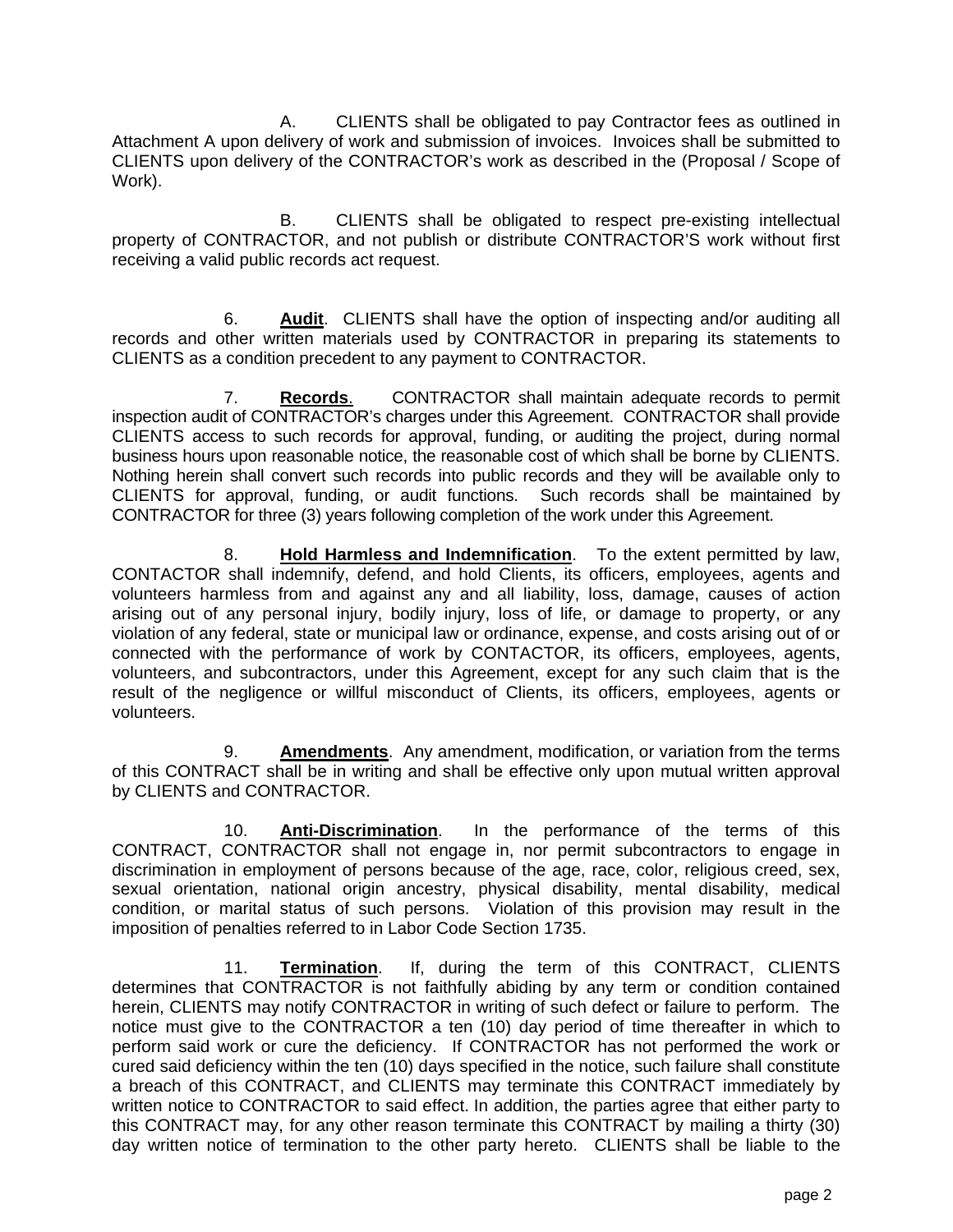CONTRACTOR only for those fees owed to the CONTRACTOR at the date either party receives said notice of termination.

12. **Delivery of Reports in Cases of Termination**. If this CONTRACT is terminated pursuant to any of the provisions contained hereinabove, and if requested to do so in writing by CLIENTS, the CONTRACTOR shall, within fourteen (14) calendar days after receipt of such written request, deliver and turn over to CLIENTS all of its preparation and work on documents which were done to the date of the receipt of the notice of termination. The terms "preparation" and "work" as used in this paragraph, shall refer to and include all other data and materials of whatever type, that have been gathered by the CONTRACTOR, and contemplated to be used or actually used, in the preparation of the Records Management Program.

13. **Complete CONTRACT**. This CONTRACT shall constitute the complete CONTRACT between the parties hereto. No oral agreement, understanding, or representation not reduced to writing and specifically incorporated herein shall be of any force or effect, nor shall any such oral agreement, understanding, or representation be binding upon the parties hereto.

 14. **Independent Contractor**. It is expressly understood between the parties to this CONTRACT that no employee/employer relationship is intended; CONTRACTOR is an independent contractor. Except as CLIENTS may specify in writing, CONTRACTOR shall have no authority, express or implied, to act on behalf of CLIENTS in any capacity whatsoever as an agent. CONTRACTOR shall have no authority, express or implied, pursuant to this Agreement, to bind CLIENTS to any obligation whatsoever.

## 15. **Time of Performance**. Time is of the essence in this CONTRACT.

16. **Conflict of Interest**. Neither CONTRACTOR nor any employees, agents or subcontractors of CONTRACTOR who will be assigned to this project, to the best of CONTRACTOR'S knowledge, own any property or interest in properties, business relationships, or sources of income which may be affected by the performance of this CONTRACT. Should one party hereto learn of any such interest, income source, or business relationship, such fact shall immediately be brought to the attention of the other party hereto. If the parties thereupon cannot mutually agree upon a means to eliminate the conflict, CLIENTS may terminate the CONTRACT immediately for non-performance pursuant to Section 11 herein.

In accordance with California Government Code Section 87306, CONTRACTOR shall provide, if requested by CLIENTS, a Conflict of Interest Statement, Form 700 no later than 30 days after execution of this CONTRACT, and annually thereafter prior to April 1st of each year for the duration of the CONTRACT. Failure to file any of the required statements will result in withholding payment for services rendered.

17. **Successors and Assigns**. The terms hereof shall be binding upon and inure to the benefit of the successors and assigns of the parties hereto; provided, however, that no party hereto shall assign any of the benefits and burdens hereunder, whether voluntarily or by operation of law, without the prior written consent of the other party, and any such assignment without said consent shall be void.

18. **Authority to Execute CONTRACT**. Both CLIENTS and CONTRACTOR do covenant that each individual executing this CONTRACT on behalf of each party is a person duly authorized and empowered to execute contracts for such party.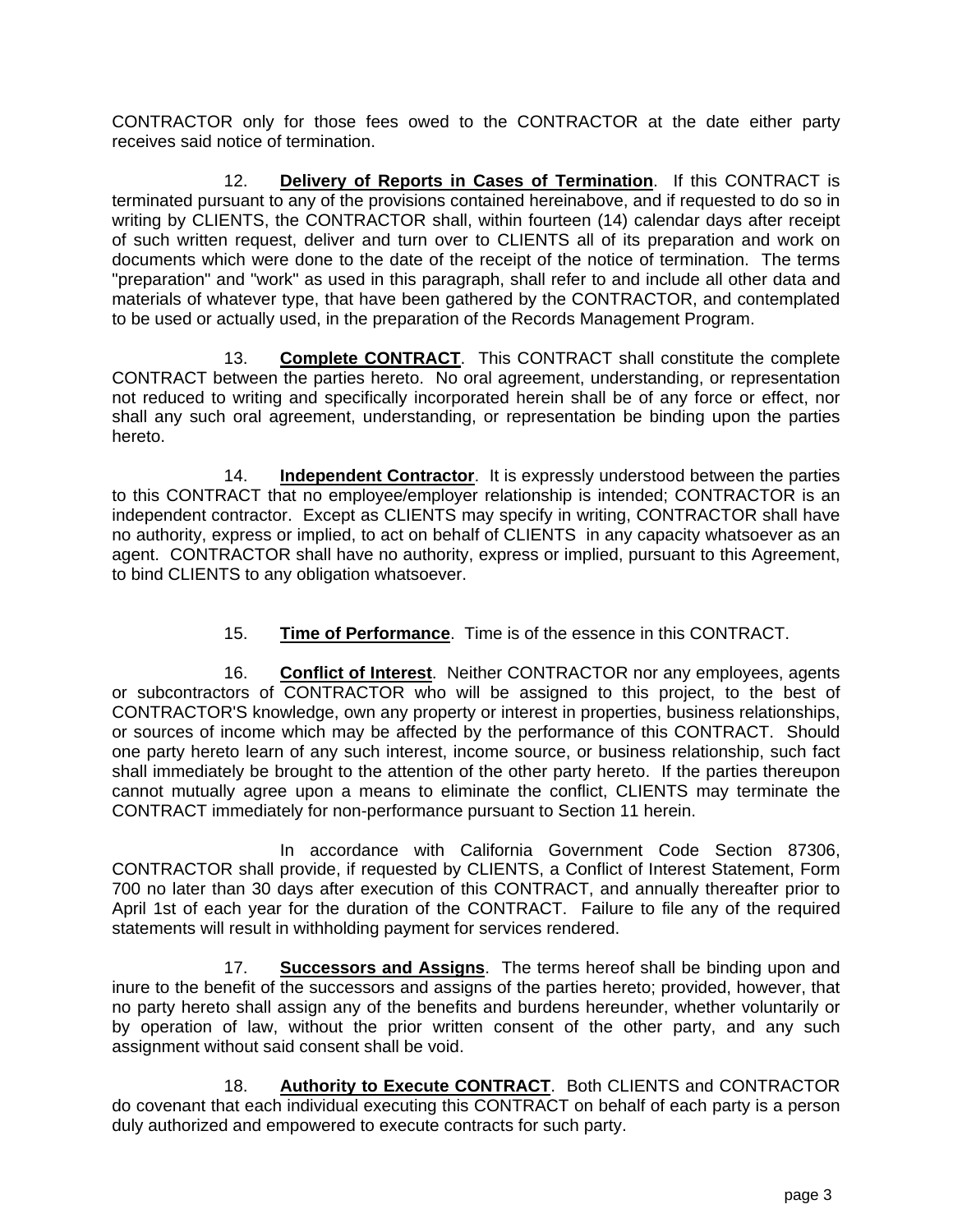19. **Notices**. All written notices required by, or related to this CONTRACT shall be sent by Certified Mail, Return Receipt Requested, postage prepaid and addressed as listed below. Neither party to this CONTRACT shall refuse to accept such mail; the parties to this CONTRACT shall promptly inform the other party of any change of address. All notices required by this CONTRACT are effective on the day of receipt, unless otherwise indicated herein. The mailing address of each party to this CONTRACT is as follows:

| <b>CLIENTS</b> | Marin Emergency Radio Authority<br>c/o Novato Fire Protection District<br>95 Rowland Way<br>Novato, CA 94945 Attn: Maureen Cassingham                        |  |
|----------------|--------------------------------------------------------------------------------------------------------------------------------------------------------------|--|
|                | Marin Telecommunications Agency<br><b>Marin General Services Authority</b><br>555 Northgate Drive - Suite 230<br>San Rafael, CA 94903 Attn: Barbara Thornton |  |
| Contractor     | Gladwell Governmental Services, Inc.<br>P.O. Box 62<br>1028 Tirol Lane<br>Lake Arrowhead, CA 92352-0062<br>Attn: Diane R. Gladwell, CMC                      |  |

IN WITNESS WHEREOF, the parties hereto have caused this instrument to be executed the day and year first above written.

#### **Attest: CLIENTS**

Marin Emergency Radio Authority (MERA):

|                                          | By: |  |
|------------------------------------------|-----|--|
| Marin General Services Authority (MGSA): |     |  |
|                                          | By: |  |
| Marin Telecommunications Agency (MTA):   |     |  |
|                                          | By: |  |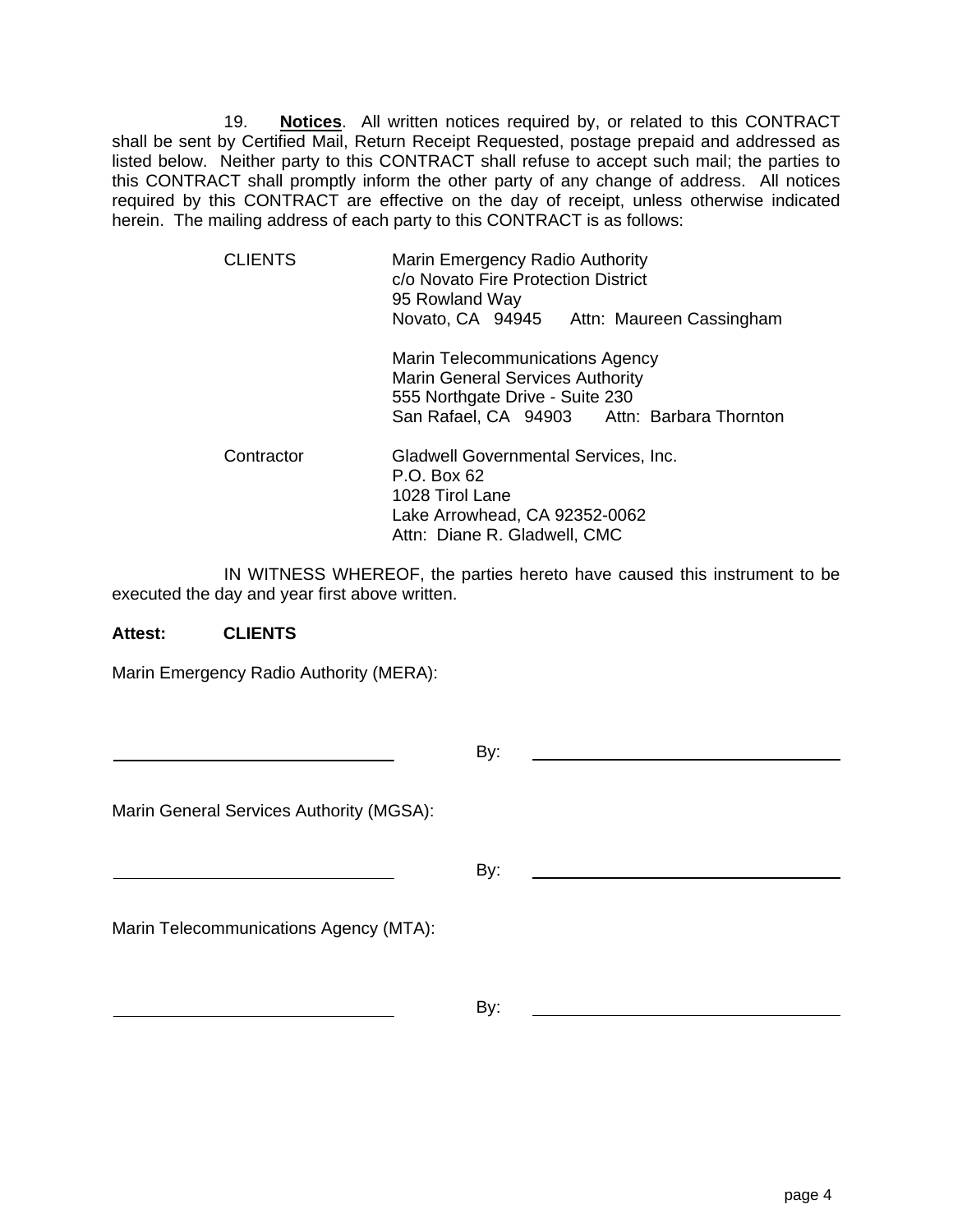Approved as to Form: **Contractor:**<br> *Contractor:*  $\bigcap \mathcal{U}^{\mu} \cup \bigcap \mathcal{U}^{\mu}$ 

 $\overline{\phantom{a}}$  By:

Attorney **Diane R. Gladwell, CMC**  Gladwell Governmental Services, Inc. : Title: President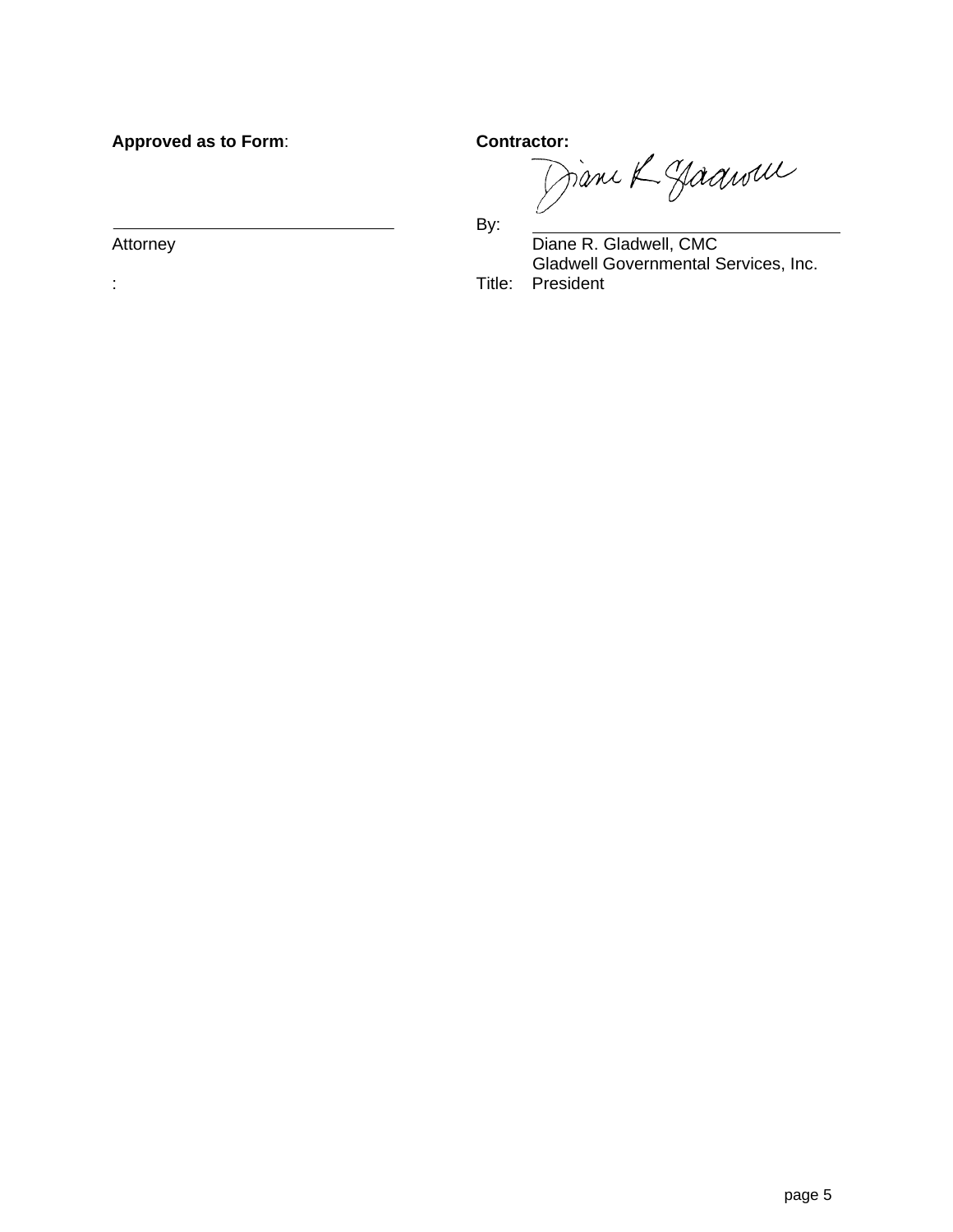# **ATTACHMENT A PROPOSAL RECORDS MANAGEMENT SERVICES MERA / MGSA / MTA**

Gladwell Governmental Services, Inc. (GGS) will provide various services related to records management systems, including implementation of various recommendations for active records management systems, employee training and other services as directed by the agencies.

#### **Deliverables:**

- MERA: One full day of records management implementation services and employee training
- MGSA & MTA: One full day, split into half days for each agency, of on-site days of records management implementation services and employee training

Cost (2 days on site):  $$1,920$ Travel Expense Reimbursement: <br>
Total Cost: \$2.420 Total Cost:

| Cost - MERA: | \$1,127 |
|--------------|---------|
| <b>MGSA:</b> | \$647   |
| MTA:         | \$647   |

The total compensation to be paid to GGS under this contract shall not exceed \$2,420 without the prior written approval of the Clients.